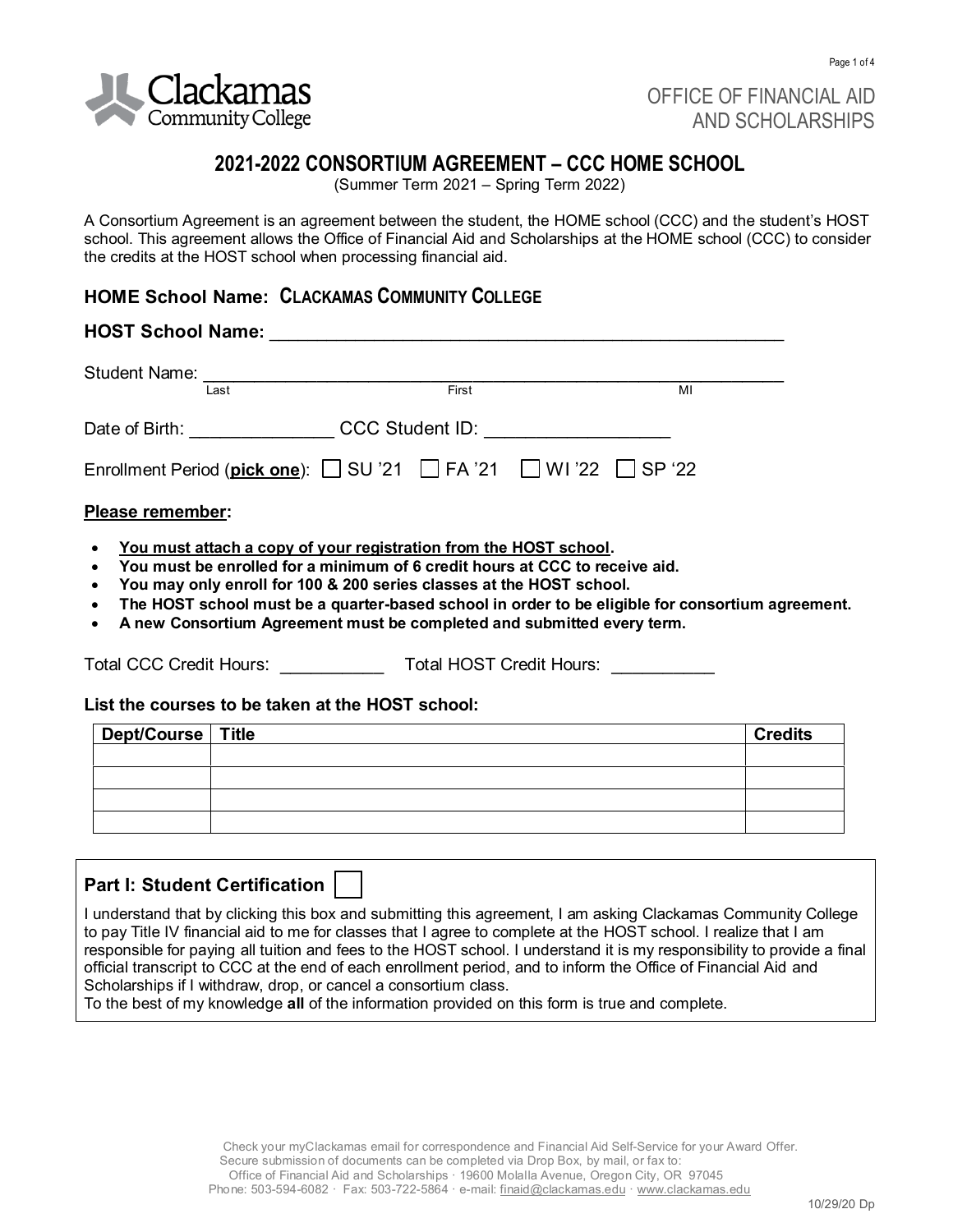

Page 2 of 4

# **2021-2022 CONSORTIUM AGREEMENT – CCC HOME SCHOOL**

| Student: ___________________________________CCC ID: __________________________Date of Birth: ____________                                                                                                                                                                         |  |               |  |  |
|-----------------------------------------------------------------------------------------------------------------------------------------------------------------------------------------------------------------------------------------------------------------------------------|--|---------------|--|--|
| Part II: HOST School Certification (to be completed by HOST School)                                                                                                                                                                                                               |  |               |  |  |
|                                                                                                                                                                                                                                                                                   |  |               |  |  |
| The student submitting this form to you is requesting financial aid at Clackamas Community<br>College under a consortium agreement with your school. Please provide the information<br>requested below.                                                                           |  |               |  |  |
| Is the above named student receiving Title IV financial aid through your school for the<br>enrollment period listed in Section I?                                                                                                                                                 |  | $Yes$ No $No$ |  |  |
| Is the student registered for the classes listed in Section I?  Yes _______ No_____                                                                                                                                                                                               |  |               |  |  |
| These classes begin on $\frac{1}{\text{mm}/\text{dd}/\text{yyy}}$ and end on $\frac{1}{\text{mm}/\text{dd}/\text{yyy}}$ .                                                                                                                                                         |  |               |  |  |
| The total cost for these classes is \$                                                                                                                                                                                                                                            |  |               |  |  |
| I certify that the information provided above is accurate. I agree to notify the Office of Financial<br>Aid and Scholarships at Clackamas Community College if this student withdraws from any of<br>these classes.                                                               |  |               |  |  |
| Office of Financial Aid & Scholarships Representative                                                                                                                                                                                                                             |  | Date          |  |  |
|                                                                                                                                                                                                                                                                                   |  |               |  |  |
| Part III: HOME School Certification                                                                                                                                                                                                                                               |  |               |  |  |
| $\mathbf{A}$ . The set of $\mathbf{A}$ , the set of $\mathbf{A}$ , the set of $\mathbf{A}$ , the set of $\mathbf{A}$ , and $\mathbf{A}$ , and $\mathbf{A}$ , and $\mathbf{A}$ , and $\mathbf{A}$ , and $\mathbf{A}$ , and $\mathbf{A}$ , and $\mathbf{A}$ , and $\mathbf{A}$ , an |  |               |  |  |

**Clackamas Community College** agrees to pay Title IV financial aid based on the information provided in this consortium agreement.

\_\_\_\_\_\_\_\_\_\_\_\_\_\_\_\_\_\_\_\_\_\_\_\_\_\_\_\_\_\_\_\_\_\_\_\_\_\_\_\_\_\_\_ \_\_\_\_\_\_\_\_\_\_\_\_\_\_\_\_\_\_\_\_\_

Office of Financial Aid & Scholarships Representative Date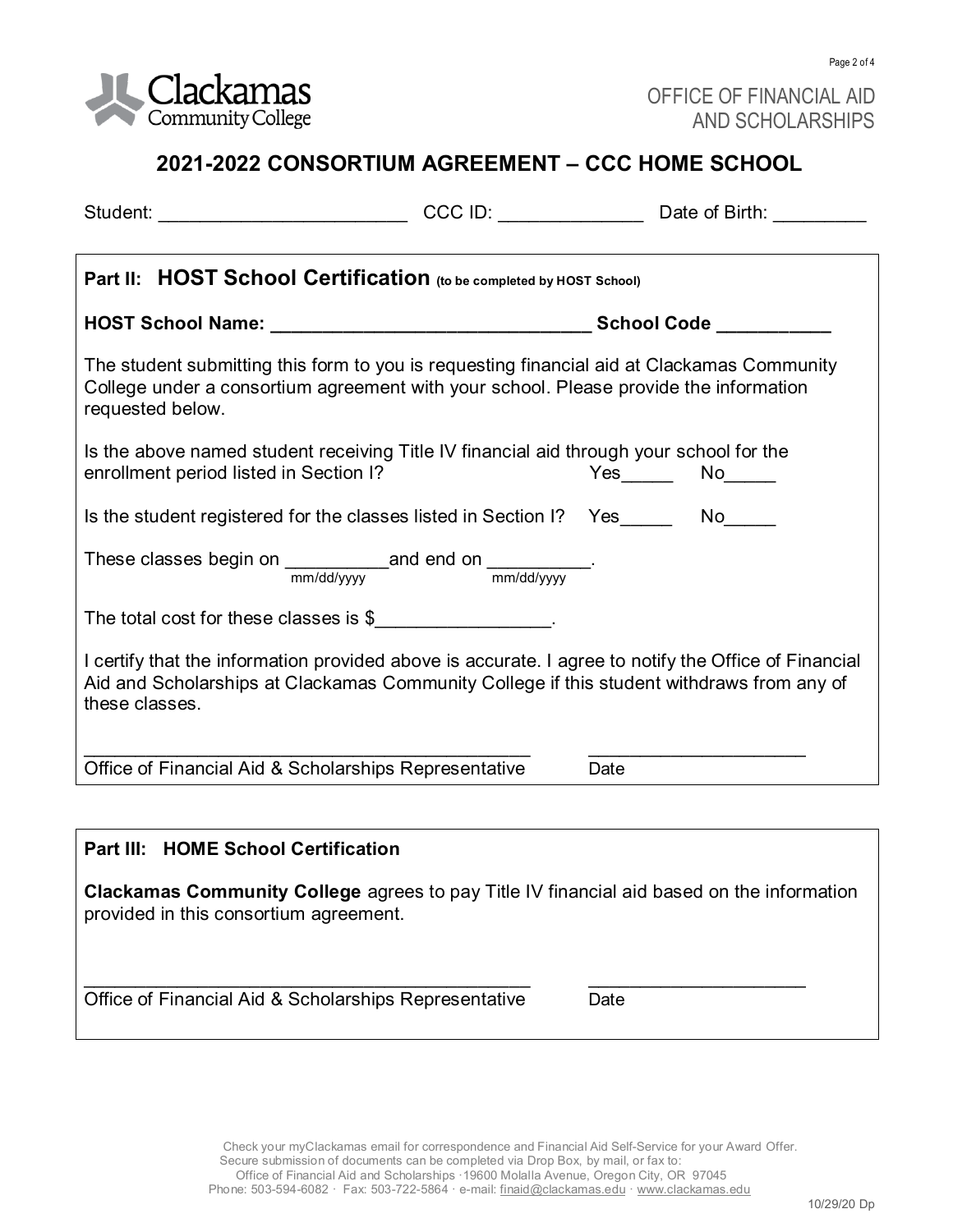

OFFICE OF FINANCIAL AID AND SCHOLARSHIPS

# **2021-2022 CONSORTIUM AGREEMENT STUDENT CHECKLISTS**

The following are additional steps that must be taken after execution and approval of a Consortium Agreement between the two participating schools. The HOME school is the school from which you will be receiving your degree/certificate.

### **If Clackamas Community College is your HOME school:**

- ❑ **You must be registered for at least 6 credits at CCC to receive financial aid from CCC.**
- ❑ Complete a new FAFSA each year to re-apply for financial aid and add Clackamas Community College #004878 at [www.fafsa.gov.](http://www.fafsa.gov/)
- ❑ Complete the 2021-2022 Consortium Agreement CCC HOME school form and take to the HOST school for completion of 'Part II: Host School Certification'.
- ❑ Attend a New Student Academic Advising Session and develop an Academic Plan.
- ❑ Check your myClackamas account regularly for financial aid communication.
- ❑ Provide all requested documentation to the Office of Financial Aid and Scholarships in a timely manner.
- ❑ Review your Financial Aid Award Offer carefully.
- ❑ Register for Classes (Enroll for only 100 and 200 level classes at your HOST school).
- ❑ **Use your financial aid refund to pay tuition and fees at your HOST school.**
- ❑ Inform the CCC Office of Financial Aid and Scholarships of any change in enrollment status both before and during the term. If you change your enrollment status after receipt of aid, it may affect your financial aid award and future eligibility.
- ❑ Maintain Satisfactory Academic Progress (SAP) at both schools. Financial aid for future terms will not be released without receipt of HOME school prior term grades/transcripts.

# **If Clackamas Community College is your HOST school:**

- ❑ Add your HOME school to your FAFSA a[t www.fafsa.gov.](http://www.fafsa.gov/)
- ❑ Obtain a Consortium Agreement from the HOME school, complete and bring to the CCC Office of Financial Aid and Scholarships for certification of classes taken at CCC.
- ❑ Attend any required Academic Advising Sessions.
- ❑ Check regularly for any financial aid communication.
- ❑ Provide all requested documentation to the Office of Financial Aid and Scholarships in a timely manner.
- ❑ Sign and return your Financial Aid Award Offer (if applicable).
- ❑ Submit any required forms for requested adjustments.
- ❑ **Use your financial aid refund to pay Clackamas Community College tuition and fees.**
- ❑ Inform the Financial Aid Office at your HOME school of any changes in your registration at CCC.
- ❑ Provide the Financial Aid Office at your HOME school with a copy of your CCC grades/transcript.
- ❑ Maintain Satisfactory Academic Progress (SAP) at both schools. Financial aid for future terms will not be released without receipt of CCC school prior term grades/transcripts.
- ❑ Complete a new FAFSA each year to re-apply for financial aid.

#### **IMPORTANT:**

For each term you are co-enrolled, you are expected to complete the registration and grade/transcript process. It is your responsibility to complete all required paperwork and to provide it to the requesting Office of Financial Aid and Scholarships in a timely manner.